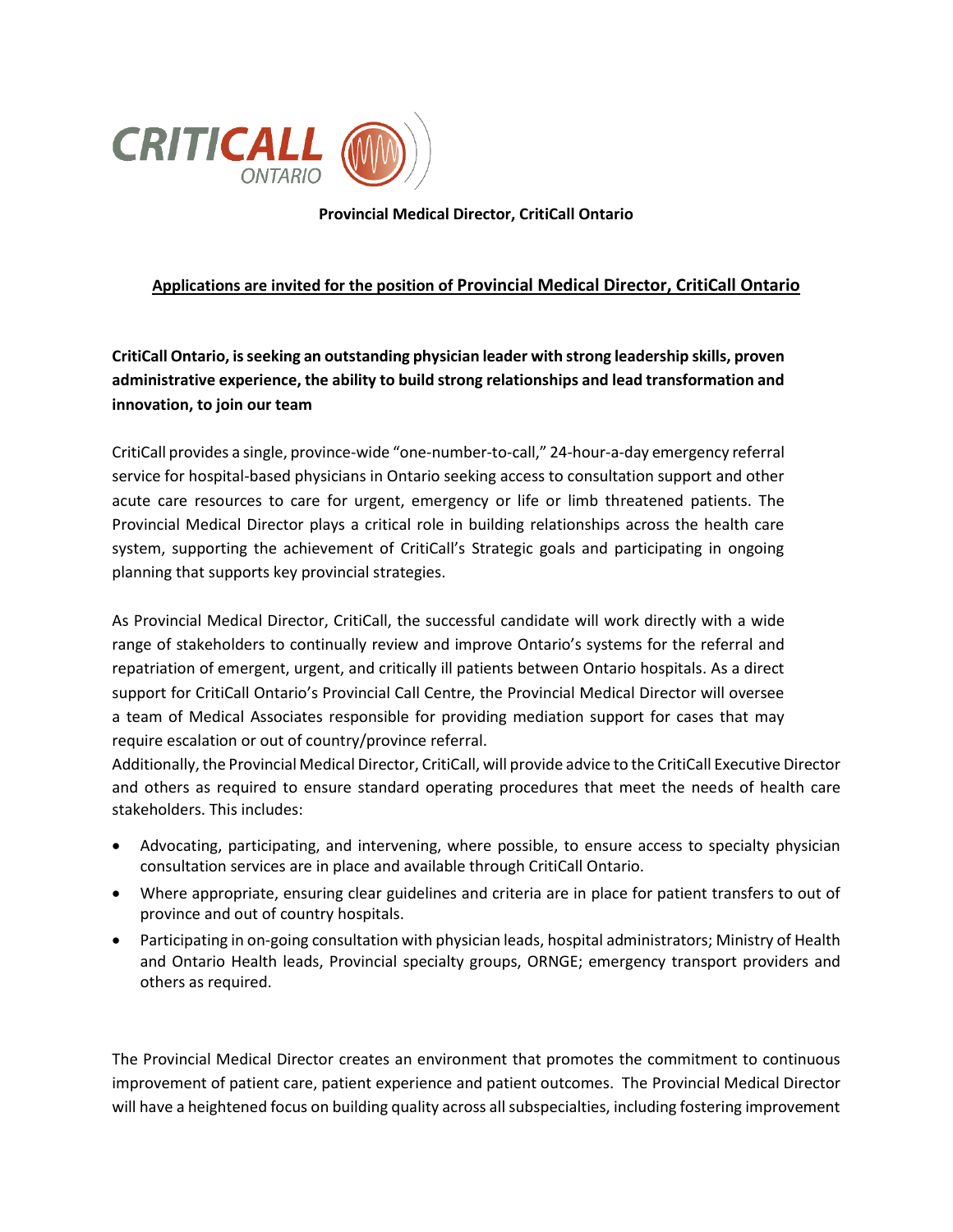opportunities that address appropriate utilization of services while ensuring best care for patients. This includes:

- Ensuring that the medical model supports the need of CritiCall's Provincial Call Centre, and that Medical Associates are available 24/7 to support operations.
- Meeting with CritiCall Ontario's Medical Associates to ensure they are informed of all new and changed CritiCall activities and Call Centre protocols.
- Assisting in the planning, coordination, and delivery of CritiCall education and training for hospital staff, local and regional physicians, and other interested parties.
- Championing CritiCall Ontario and the services it provides to Ontario's health care system.

## **Qualifications**

*The successful candidate must:*

- be qualified to practice medicine and be licensed pursuant to the laws of Ontario.
- must have a CPSO license and malpractice insurance (CMPA).
- have a Certificate of Registration in good standing with the College of Physicians and Surgeons of Ontario or an equivalent certificate from their most recent licensing body.
- have a current Certificate of Professional Conduct form the College of Physicians and Surgeons of Ontario or the equivalent certificate from their most recent licensing body.
- possess exceptional leadership skills, grounded in respect for every individual, leading with humility, systems thinking, and an unwavering commitment to quality improvement.
- have advanced inter-personal skills with demonstrated ability to encourage open exchange of information and ideas to achieve results.
- be able to purposefully build partnerships and build bridges with relevant internal and external stakeholders to create connections, trust, shared meaning and finding new ways to deliver care and support patient experience.
- demonstrate systems and critical thinking that challenges the status quo, to identify issues, solve problems and design improved, effective processes across systems while maintaining respectful partnerships.
- have a record of working collaboratively with management partners to address and advance the delivery of high-quality clinical care and to implement new programs.
- have a commitment to supporting and delivering on the principles of equity, diversity, and inclusion as it relates to both staff and patients.

Provincial Medical Director, CritiCall, will report to the CritiCall Executive Director and support the Executive Director in fulfilling the obligations and priorities of the Transfer Payment Agreement.